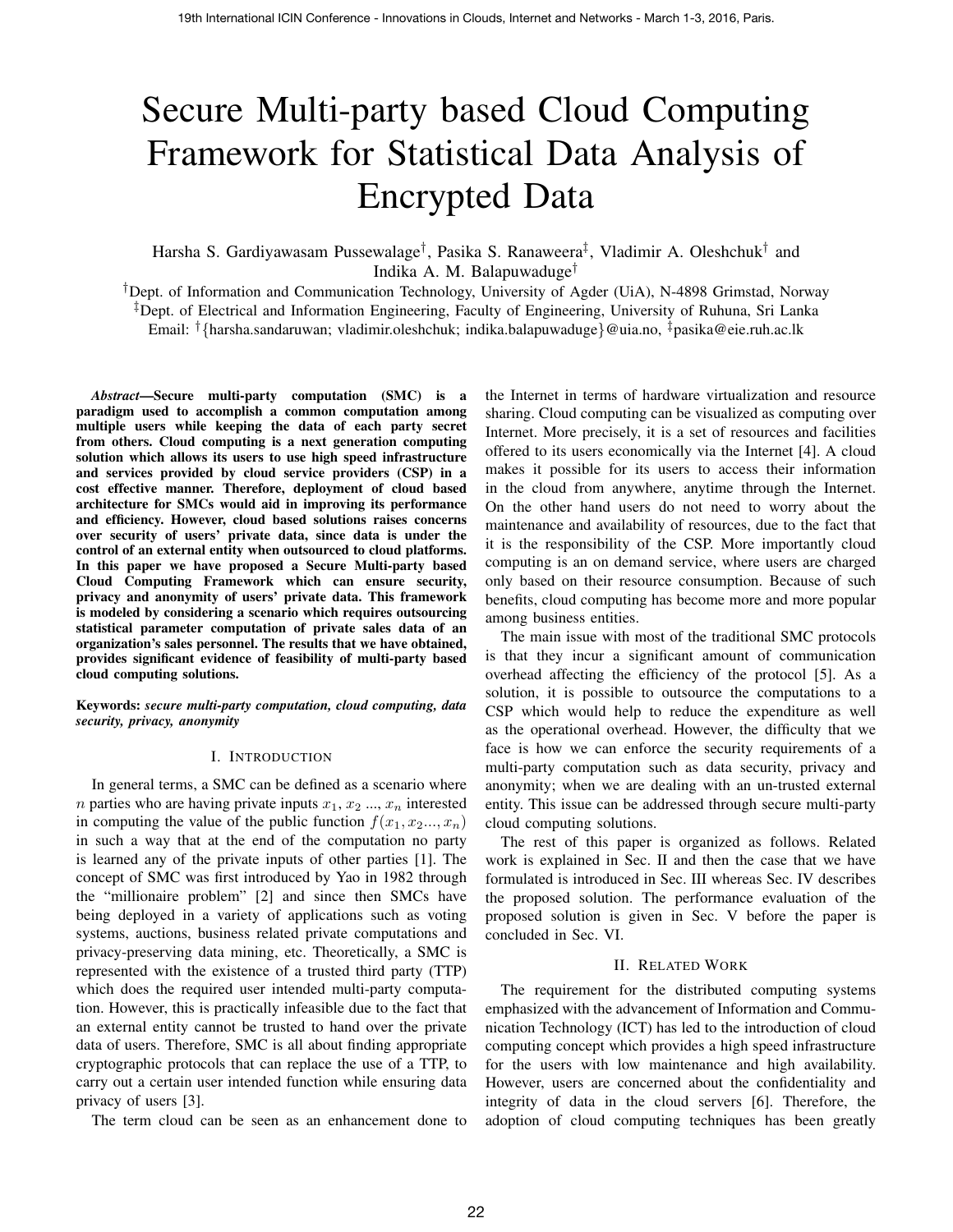inhibited due to the issues of data security, privacy and anonymity associated with them [7]. The researchers have proposed different approaches to overcome the drawbacks in cloud computing. A security protocol has been proposed in [5], to assure data protection while ensuring better performance under normal circumstances. Reducing the usage of sensitive information is another scenario which has been considered to avoid misusing and stealing of user data [8][9]. It is also important to keep the identity of the user anonymous [10].

Issues with data confidentiality of cloud users have tempted the requirement for encrypting the user data before sending it to cloud. Solutions based on homomorphic encryption schemes have been introduced [11]. Homomorphic encryption schemes such as Paillier and RSA systems support operations like addition and multiplication on encrypted data [11]. Furthermore, two additive symmetric key homomorphic schemes called as iterated hill cipher (IHC) and modified Rivest scheme (MRS) has been suggested in [12]. Wireless sensor network (WSN) based applications exemplifies the requirement of encrypted data based computations due to the fact that such computations are not feasible within the sensor [13]. Method introduced in [13] aggregates the sensor data and forwards it to an entity with high computational power. Similar method with public key based scheme to ensure user privacy has been proposed in [14]. Paper [15] has presented a method to carry out combination of additive and multiplicative operations on encrypted data using Paillier and RSA cryptosystems.

Though there has been a significant improvement in the areas of cloud security and encrypted data processing, multiparty based cloud computing solutions have not yet being developed. Such solution is proposed in [1] where they have introduced a secure multi-party cloud computing framework (SMCC) which allows multiple users to perform any common computation of their interest in the cloud. Even though the SMCC method and security protocols introduced in [1] ensures data security and identity anonymization of users, it has not been validated against practical scenarios.

#### III. CASE DESCRIPTION

The considered case involves sales management in a particular organization called 'ABC'. The management of the organization is interested in analyzing mean, variance, standard deviation, skewness and kurtosis of the daily sales values of their employees for the purpose of sales related decision making. It is of organization's best interest to outsource the multi-party statistical computations to a CSP while outsourcing the analytical work to an external analyzer due to the lack of computational resources. Furthermore, security and privacy of user inserted sales data becomes a crucial aspect due to the engagement of external parties invoking the necessity of an efficient security protocol. We are going to consider this case for presenting the secure multi-party based cloud computing solution throughout this paper.

# IV. SECURE MULTI-PARTY BASED CLOUD COMPUTING FRAMEWORK

Fig. 1 illustrates the architecture of the secure multi-party based cloud computing framework that we propose to address the case introduced in the previous section. Framework consists of four entities: proxy server, cloud server, analyzer, and parties who are taking part in the computations. The main functionality of the cloud server is to perform the required statistical computations upon the reception of user data while the function of the proxy server is to hide the identity of each of the users to provide identity anonymization. Furthermore, the analyzer is the external party which receives the statistical parameters of user sales data which is used for analytical purposes. The functionalities of each of these entities are illustrated in the following subsections while explaining how a secure computation can be achieved with the proposed framework. Moreover, we have used the following cryptographic keys in the proposed framework.

- RSA public and private key pair for proxy server, cloud server and the analyzer for authentication purposes.
- We have used extended ElGamal public key encryption scheme (EEES) [16] to encrypt private sales data of users. Therefore, we generate EEES keys at the analyzer end and send the parameters required for encrypting the data  $(El\_para)$  to the users via the authentication process.  $El\_para$  includes integer values p, q, N, y and k. p is a large secure prime value and  $N = p \cdot q$  where q is also a large secure prime value. Furthermore, g represents a root of  $GF(p)$  and  $y = g^x \mod p$  where x denotes the private key of the encryption scheme.  $k$  is a positive number selected by users when encrypting the data [16].
- We have used two 3DES keys to encrypt messages conveyed between the entities during computation time.

# *A. Authentication and Key Exchange*

In the proposed framework, cloud server and analyzer are external entities. Therefore, it is necessary to mutually



Fig. 1. Proposed Secure Multi-party based Cloud Computing Framework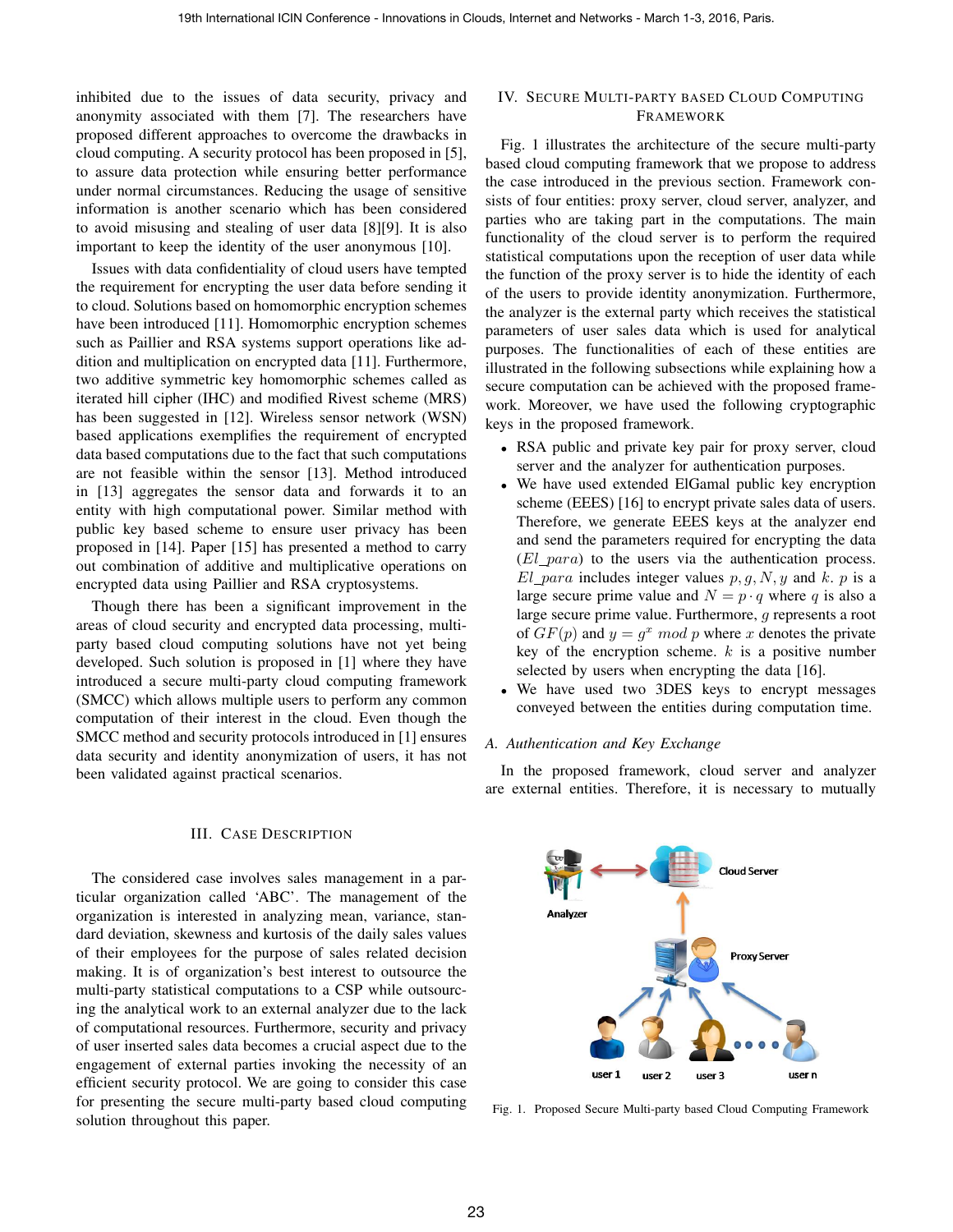authenticate cloud server and analyzer as well as cloud server and the proxy which is the exit point of the organization's network. Let us assume that RSA public keys of each entity are known to all other entities. Fig. 2 represents the procedure for establishing authentication between the cloud server and the analyzer. In Fig. 2 RSA signing and encryption procedures are denoted with usual notations  $\lceil \cdot \rceil$  and  $\lceil \cdot \rceil$  respectively. The authentication process is initiated with analyzer sending an authentication request. After receiving it, cloud server generates a response including the current timestamp (TS), the secret key phrase  $(KP_{DES CA})$  to generate the 3DES key to be shared with the analyzer  $(K_{DES\_CA})$  and send it to the analyzer after signing with RSA private key ([ $KP_{DES\_CA}, TS$ ] $_{Cloud}$ ) and then encrypting with the public key of the analyzer  $({\{[KP_{DES\_CA}, TS]_{Cloud}\}}_{Analyzer})$ . Then, at the analyzer end, the received message is decrypted accordingly and check whether the TS is within the defined clock skew to authenticate the cloud server. If authenticated, analyzer attains  $KP_{DES\ CA}$ and generates  $K_{DES\_CA}$ . In order to authenticate itself to the cloud server, analyzer generates a message by incrementing received TS value by one and attaching El para which is signed and encrypted by RSA private key of analyzer and public key of the proxy server respectively. Among the values in  $El\_para$ ;  $p, q, N$  and y are public values while k is a positive number usually selected by users when encrypting the data. Therefore,  $k$  becomes a security critical parameter for the encryption scheme. Hence, we are sending  $El\_para$  in an encrypted environment. Thereafter, the complete message is signed and encrypted with RSA private key of the analyzer and RSA public key of the cloud server respectively. After receiving this message at the cloud server, it decrypts the complete message and extracts the value of TS. Finally, it checks whether the received value is equals to the value of the original TS sent to the analyzer incremented by one. If it is verified, analyzer is authenticated to the cloud server whereas the encrypted  $El\_para$  are retrieved and saved to be sent to the proxy server.

We have also adopted a similar approach to authenticate proxy server to the cloud server. Hence, at the end of the authentication of proxy server and cloud server, we are able to share the 3DES symmetric key  $K_{DES\_PC}$  between them while



Fig. 2. Mutual Authentication between Cloud server & Analyzer

El para will be saved at the proxy in order to be transferred to the users.

It is also important for us to authenticate users with the proxy server to make sure that only the valid users are allowed to take part in the computing process. In order to accomplish this, we have created a file in the proxy server which includes secure hash algorithm (SHA-1) hashes of username and password pairs of valid users. When a user logs into the system, SHA1 hashes of the entered username and password are transferred to the proxy server in order to be validated. If the login information is validated,  $El\_para$  will be forwarded to the user end in order to encrypt the values that needed to be sent for the computations.

#### *B. User Data Encryption*

Each user can start sending private data for computations after being successfully authenticated into the system. When data is entered by a user party, first the data is encrypted with EEES by using received El para. This encryption induces the required homomorphic properties into user data allowing required statistical computations to be carried out on the encrypted data at the cloud server. Furthermore, Eqn. 1 represents the encrypted result  $(A, B)$  for a plaintext message M when encrypted with EEES.

$$
(A, B) = (g^k \mod p, (y^k (M + r \times p) \mod N) \mod p)
$$
 (1)

It is important to note that  $(g, k, y, p, N)$  represents  $El\_para$ and therefore common for all users whereas  $r$  is a positive integer randomly selected by each user. Eqn. 1 also depicts that component  $A$  of the ciphertext is independent of  $M$ , and would be common for all the users. After encryption, the resulting ciphertext values of user sales data are transmitted to the proxy server.

### *C. Proxy Server Functionality*

The main idea of having a proxy server is to eliminate the traceability of messages sent from each user towards the cloud server. At the beginning of a computation, proxy server waits for encrypted data from all the users. After receiving all of them, it creates a new message by including all the encrypted values of users  $(A, B_1), (A, B_2), (A, B_3), (A, B_n)$  and the number of users  $(n)$ . Then a hashed message authentication code (HMAC) of the preceding message is generated with SHA1. After that HMAC is appended to the message along with the current TS. Finally, the whole message is encrypted with the 3DES key,  $K_{DES\ PC}$  and forwarded to the cloud server to begin the computational process. The structure of the message sent from proxy server is illustrated in Fig. 3.

#### *D. Cloud Server and Analyzer Functionality*

After cloud server is authenticated to both analyzer and proxy server, it waits for encrypted user data from the proxy server. When it receives such a data set, then cloud server decrypts it with 3DES key,  $K_{DES\_PC}$  and separates the three components in the received message which are TS, HMAC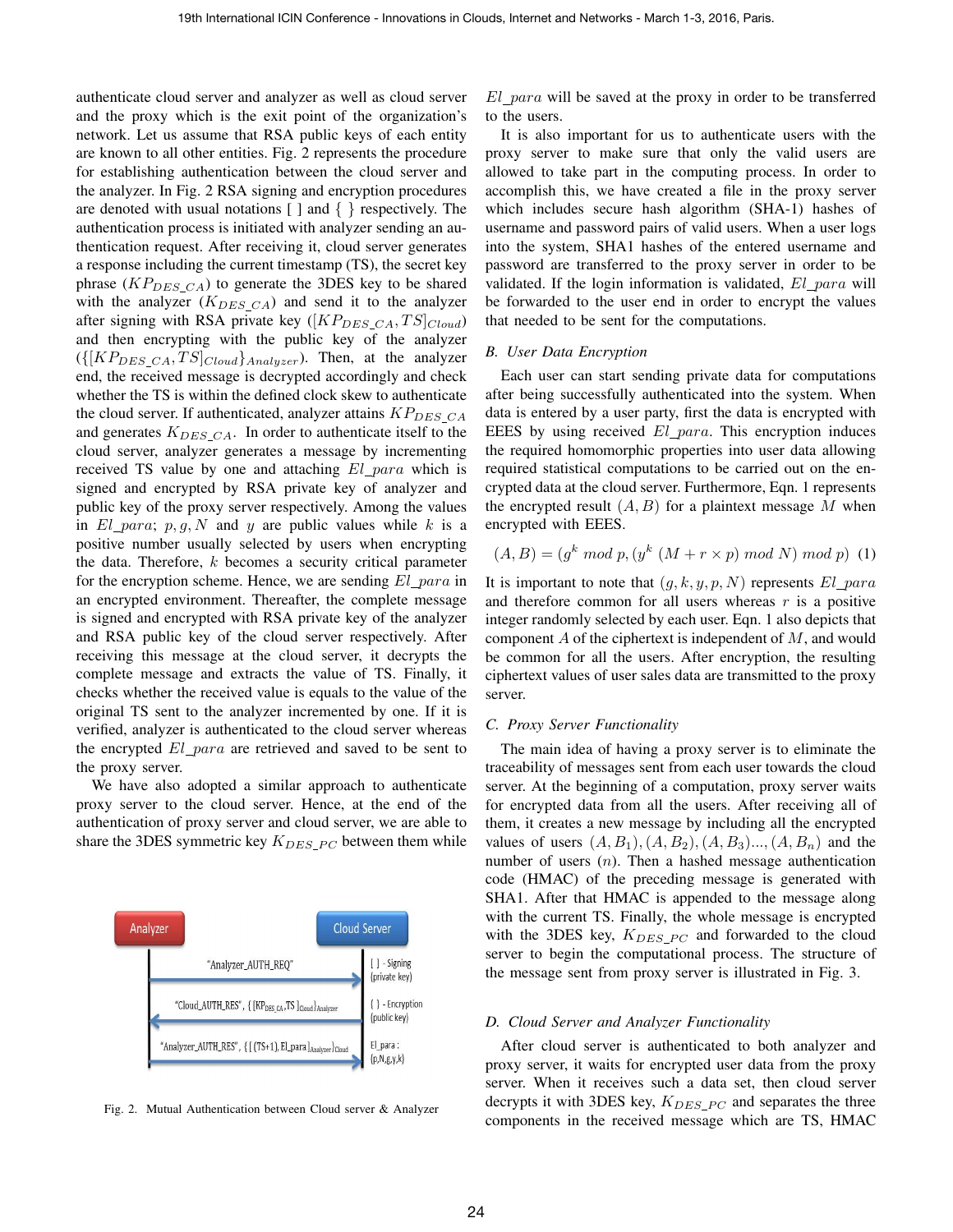

Fig. 3. Structure of the Frame sent from Proxy to Cloud Server

and the original message consisting with encrypted user data and number of users. Firstly, cloud server checks the received TS is within the defined clock skew to make sure that it is not a replayed frame. Then, if it is verified a HMAC is created with the original message part and check whether the computed and received HMACs are matching. If so, the private data of users are accepted and otherwise a retransmission request will be sent to the proxy server.

Let's Consider that encrypted private data of users are successfully acquired by the cloud server. Then it starts the statistical computations by first computing the encrypted summation  $(A_{Sum}, B_{Sum})$ . By using the additive homomorphism of EEES, it is possible to express  $(A_{Sum}, B_{Sum})$  as;

$$
A_{Sum} = A \tag{2}
$$

$$
B_{Sum} = B_1 + B_2 + B_3 + \dots + B_n \tag{3}
$$

Then, cloud server generates a new message by including the values  $A_{Sum}$ ,  $B_{Sum}$  and the number of users n. We have to send the encrypted summation with number of users since EEES does not support homomorphism for division in order to compute the encrypted mean at the cloud server. After that, HMAC of the message is created and it is appended to the tail of the message along with the current TS as shown in Fig. 4. Finally, the complete frame is encrypted with 3DES key,  $K_{DES_{CA}}$  and forwarded to the analyzer.

After receiving the data frame with encrypted summation at the analyzer end, it segments the message accordingly by decrypting with the 3DES key,  $K_{DES\_CA}$ . Then, the validity of the frame is verified through TS and HMAC as explained previously. After that, the encrypted summation  $(A_{Sum}, B_{Sum})$  is decrypted with the analyzer's private key



Fig. 4. Structure of the Summation Data Frame sent from Cloud to Analyzer



Fig. 5. Structure of the Message which carries Encrypted Mean Value to Cloud

 $(x)$  of EEES as given in Eqn. 4. Finally, the decrypted result  $(M_1)$  is divided by n to obtain the mean value of users' private sales data.

$$
M_1 = B_{Sum} ((A_{Sum})^x)^{-1} \mod p \tag{4}
$$

Mean value of user inserted sales data = 
$$
\frac{M_1}{n}
$$
 (5)

In order to compute the rest of the statistical parameters variance, standard deviation, skewness and kurtosis; it is necessary to obtain the mean value which is encrypted using EEES. Therefore, after recovering the mean value by the analyzer, it re-encrypts the mean value using  $El\_para$  which gives us the encrypted components  $A_{Mean}$  and  $B_{Mean}$ . Furthermore, the analyzer generates a HMAC for the new encrypted mean and appends it to the encrypted mean. Finally, the current TS is also attached to the tail of the message and forwards it to the cloud server after encrypting the complete frame with the shared 3DES symmetric key,  $K_{DES\_CA}$  as shown in Fig. 5.

At reception of the above message, cloud server will first decrypt it with  $K_{DES\_CA}$  and acquire  $A_{Mean}$  and  $B_{Mean}$ components after validating TS and HMAC of the received data frame. In order to compute the statistical parameters variance, standard deviation, skewness and kurtosis it is necessary to obtain the deviations of the encrypted user sales data from the encrypted mean. These values can be calculated through the subtraction property which is derived from the additive homomorphism of EEES. If the encrypted mean deviation of  $i^{th}$  user's sales data is given by  $V_i$ ;

$$
V_i = (A_i, (B_i - B_{Mean})), \tag{6}
$$

where  $(A_i, B_i)$  denotes the EEES encrypted sales data of  $i^{th}$ user. After that we need to obtain  $2^{nd}$ ,  $3^{rd}$  and  $4^{th}$  powers of the values  $V_i$  for all i. In order to achieve that, we use the property of homomorphism on powers of values possess by EEES [16]. Therefore, we can write the  $j^{th}$  power of  $V_i$ ,  $(V_i^j)$ as;

$$
V_i^j = (A_i^j, (B_i - B_{Mean})^j)
$$
 (7)

Thereafter, we can obtain  $\sum_{i=1}^{n}$  $V_i^2$ ,  $\sum^n$  $i=1$  $V_i^3$ ,  $\sum^n$  $i=1$  $V_i^4$  by using Eqn. 2 and Eqn. 3. Finally, all theses values are forwarded to the analyzer after attaching the HMAC, current TS and encrypting the complete message with  $K_{DES_CAA}$ .

When the above mentioned data frame is received at the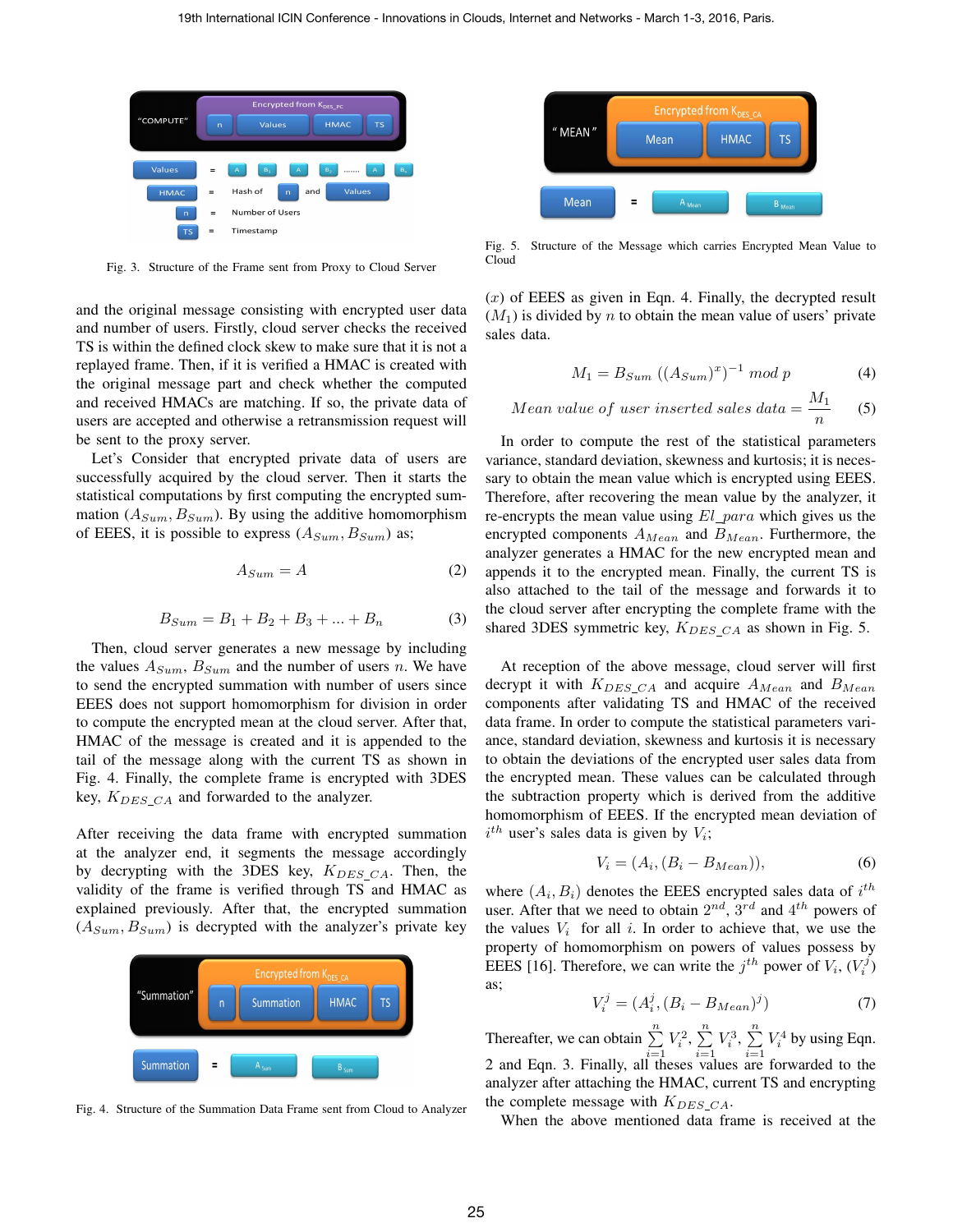analyzer, it will first decrypt the data frame with  $K_{DES\_CA}$ and acquire the encrypted components  $\sum_{i=1}^{n}$  $V_i^2$ ,  $\sum^n$  $i=1$  $V_i^3$ ,  $\sum_i^n$  $i=1$  $V_i^4$ after validating the TS and HMAC which were appended to the received message. Then, the received encrypted components are decrypted using the relation given in Eqn. 4. Let us consider that decrypted components of  $\sum_{i=1}^{n}$  $V_i^2$ ,  $\sum_{i=1}^{n}$  $i=1$  $V_i^3$ ,  $\sum_{i=1}^n$  $i=1$  $V_i^4$  are denoted by  $V_1$ ,  $S_1$  and  $K_1$  respectively. Then we can determine the variance, standard deviation, skewness and kurtosis of user inserted data from the equations given below.

$$
Variance = \frac{V_1}{n} \tag{8}
$$

Standard deviation (S.D.) = 
$$
\sqrt{\frac{V_1}{n}}
$$
 (9)

$$
Skewness = \frac{S_1}{(S.D.)^3} \tag{10}
$$

$$
Kurtosis = \frac{K_1}{(S.D.)^4} \tag{11}
$$

After the completion of a computing session, analyzer sends a message to all the users through the proxy server to initiate the next computing session. Moreover, it is not necessary to carry out mutual authentication between entities again at the start of a new session. However, to ensure the freshness, we flush the existing keys after consecutive 10 consecutive sessions. Then, it is necessary to carry out the mutual authentication process again before starting a computing session.

#### V. PERFORMANCE ANALYSIS

An experimental setup has been formulated to analyze the performance of the proposed framework. Fig. 6 illustrates the setup along with the system configuration information of the PCs and the server. In order to implement this setup, we have compiled a program in Java where each entity is executing as a separate program. Values to be computed are inserted through interfaces of user programs while analyzer program will display the results at the conclusion of a computing session.

## *A. Definitions of Measured Parameters*

- Encryption Time  $(T_e)$ : Time taken to encrypt user inserted value at a user program using EEES.
- Entity Process Time  $(T_{EP})$ : Time duration that encrypted data are handled at proxy server, cloud server and analyzer until the conclusion of a computing session.
- Total Process Time  $(T_{TP})$  : Total time duration that user data is handled at all the entities user, proxy server, cloud server and analyzer.
- Transmission Delay  $(T_{TD})$ : Collective time taken for transmission of system messages between entities between initiation and conclusion of a computational session.
- Total Time  $(T_T)$ : Time duration between the initiation and the conclusion of computing session.



Fig. 6. Experimental Setup

Therefore, we can write;

$$
T_{TP} = T_{EP} + T_e \times n \tag{12}
$$

$$
T_T = T_{TP} + T_{TD} \tag{13}
$$

### *B. Test Results*

In order to evaluate the performance of the implemented framework, we have to understand the variation of  $T_e$ ,  $T_{EP}$ ,  $T_{TP}$  and  $T_T$  as a function of number of users and size of the user input respectively. Tests carried out for  $T_e$  suggested that, it exhibits an exponential variation with the size of the prime numbers associated with EEES. This fact suggests that even though increasing the size of the prime values might strengthen the security, efficiency of the system will be degraded. Since we are considering sales values of users as the messages to be encrypted, prime size of 64 bits is quite adequate for our application. Hence, all the experiments were carried out with 64 bits as the prime size of the encryption scheme.

Fig. 7 shows the variation of  $T_e$  with the size of the user input. Even though the user input is varied from 4 bits to 64 bits, fluctuation of  $T_e$  is only limited to the range of 17 ms to 21 ms. Therefore, we can conclude that input data size does not influence  $T_e$  when the prime size is fixed. Furthermore, average  $T_e$  taken for a single user is approximately 20 ms.



Fig. 7. Variation of Encryption Time as a function of User Input Size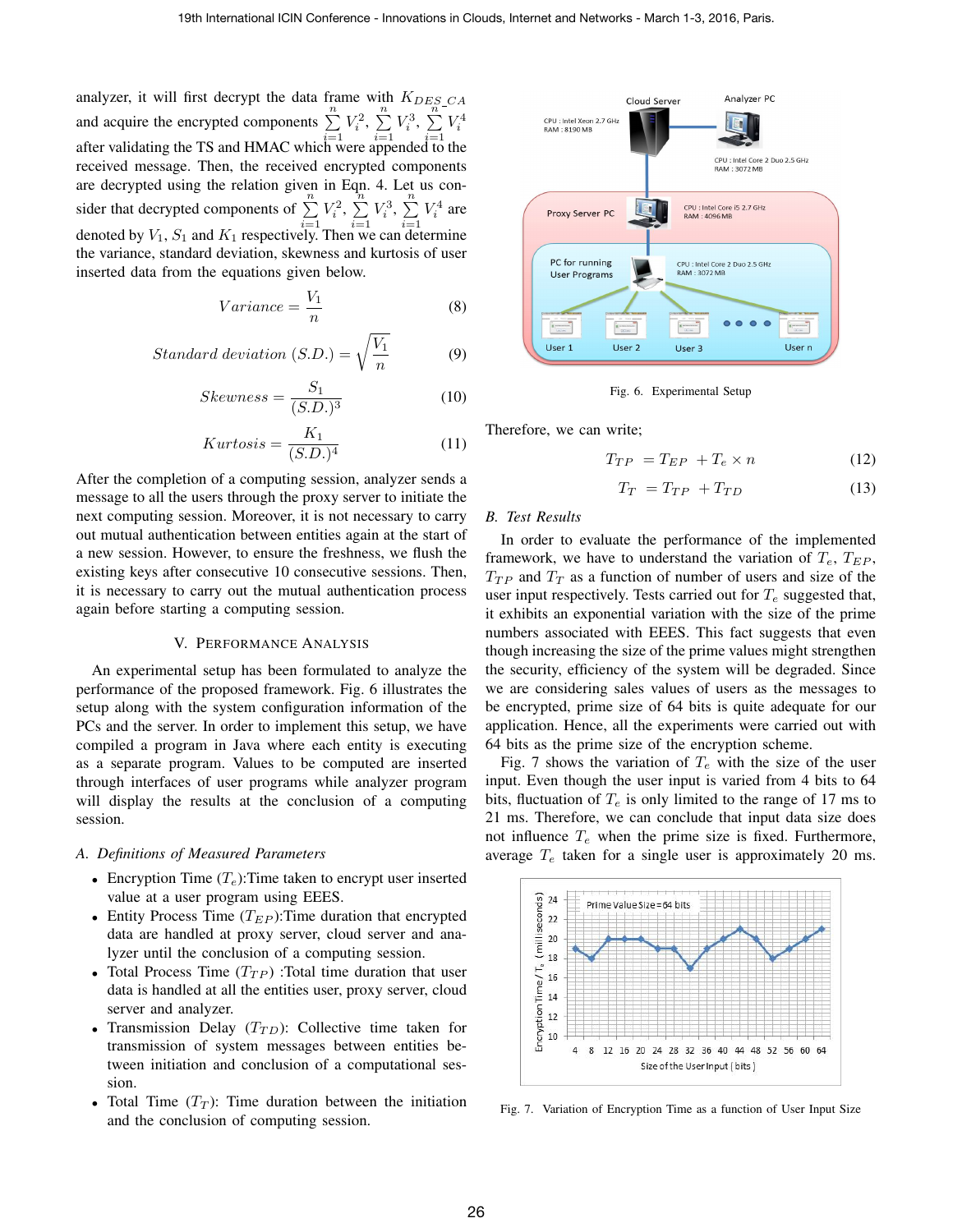

Fig. 8. Variation of  $T_{EP}$  &  $T_{TP}$  as a function of n

Fig. 8 illustrates the variation of  $T_{EP}$  and  $T_{TP}$  with n. We can clearly observe that  $T_{EP}$  is independent of n. However,  $T_{TP}$  exhibits a linear accumilation with n due to the fact that, total  $T_e$  is linearly increasing with n.

Fig. 9 depicts that both  $T_{EP}$  and  $T_{TP}$  are independent of the size of the user input. However,  $T_{TP}$  curve is elevated approximately by 200 ms than  $T_{EP}$ . This shift accounts for the total  $T_e$  of 10 users who participated in the computing session.

According to Eqn. 13,  $T_T$  is dependent upon  $T_{TD}$ .  $T_{TD}$  is affected by number of factors such as bandwidth, distance or hop count between the entities and system configuration of the entities. Fig. 10 shows the variation of  $T_{EP}$  and  $T_T$  when the number of users are varied from 5 to 50 at two instances where the hop count (HC) between proxy server and cloud server is 1 and 17 respectively. As we can observe form Fig. 10,  $T_{TP}$ values when HC is 1 and 17 varies in the same way.  $T_T$  at HC 1 exhibits a similar behavior since the associated  $T_{TD}$  is approximately 4 ms and does not impose any significant effect on  $T_T$ . However,  $T_T$  when HC = 17 is elevated by 900 ms from  $T_T$  at HC = 1. This elevation represents the increment in  $T_{TD}$  since the distance between proxy server and cloud server is increased. This fact proves that  $T_T$  is affected by  $T_{TD}$ .

The results acquired so far suggests that, both  $T_{EP}$  and  $T_{TP}$  are independent of the network parameters and only depend on the specifications of the PCs and server used in



Fig. 9. Variation of  $T_{EP}$  &  $T_{TP}$  as a function of User Input Size



Fig. 10. Variation of  $T_{EP}$  &  $T_T$  as a function of n

the experimental setup. Moreover, average  $T_{EP}$  of the system is approximately 162.53 ms. Hence, we can derive;

Average  $T_{TP} = Average T_{EP} + (Average T_e \times n)$  (14)

$$
Average T_{TP} = (162.53 + 20 \times n) ms \tag{15}
$$

The maximum  $T_T$  represented in Fig. 10 is slightly higher than 2s and  $T_{TP}$  is approximately 1.2s when HC is 17 and  $n = 50$ .

Under practical circumstances, the encryption process of user data is a parallel process. Hence,  $T_{TP}$  of Eqn. 12 could be decremented drastically. That would result the timing measurements of equations 12,13,14 and 15 to be reduced than the obtained results. Therefore, these experimental results verify that the proposed system is capable of operating efficiently under practical circumstances.

### VI. CONCLUSIONS

In this paper we have proposed a secure multi-party based cloud computing framework for outsourcing statistical parameter computations on users' private data. The inclusion of proxy server in the framework ensures that cloud server will not have any idea about the ownership of each encrypted data component received at the cloud. Hence, user data anonymization is achieved. Furthermore, data privacy is also guaranteed due to the fact that user data are encrypted with EEES while computations are also carried out on the encrypted data. We have also used concepts of TS and HMAC to make the security framework withstand against replay attacks and possible integrity violations. The performance evaluation that we have presented in Sec. IV provides evidence for the efficiency of the proposed framework. Therefore, we can conclude that cloud environments can be successfully deployed to improve the efficiency of multi-party computations while enforcing the security requirements of user parties.

#### **REFERENCES**

- [1] N. Maheshwari, and K. Kiyawat, "Structural Framing of Protocol for Secure Multiparty Cloud Computation", in *Proceedings of*  $5^{th}$  Asia *Modelling Symposium*, IEEE, Kuala Lampur, Malaysia, May 2011.
- [2] A. C. Yao, "Protocols for Secure Computations", in *Proceedings of Annual Symposium on Foundations of Computer Science*, vol.0 , pp. 160-164, Nov. 1982.